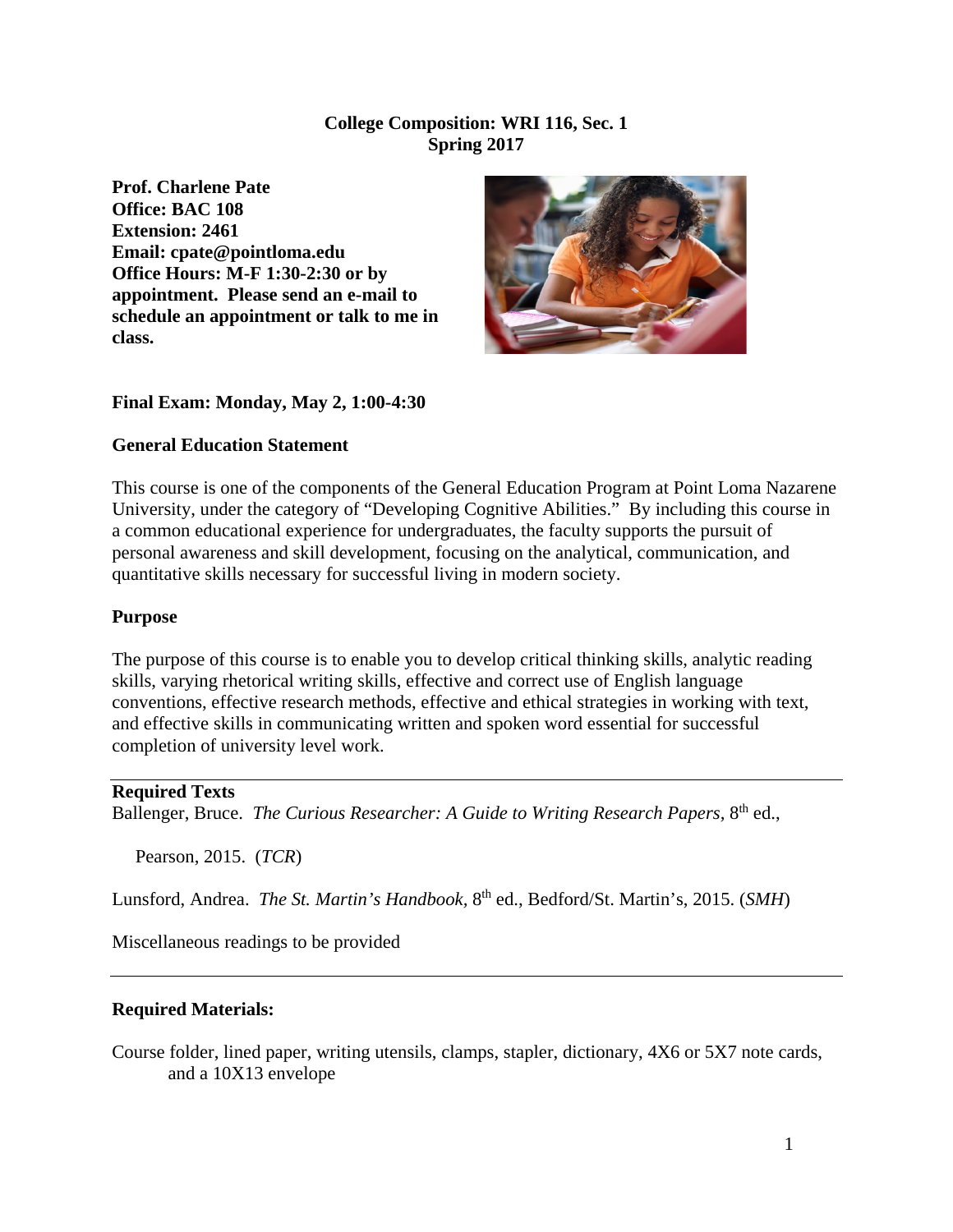# **WRI 116 Course Learning Outcomes (CLOs)**

## Students will

- 1. Apply the conventions of the English language and creative skills in various forms of academic writing genres.
- 2. Demonstrate knowledge of the stages of the writing process in academic writing: planning, drafting, organizing, composing, revising, and editing.
- 3. Evaluate and utilize rhetorical modes of organization in written compositions.
- 4. Apply documentation formats to properly cite research in written compositions.
- 5. Analyze written compositions to determine point-of-view, differing perspectives, tone, purpose, audience, and theme.

## **Course Policies and Requirements**

**Canvas:** Students should familiarize themselves with the Canvas site for this class, which can be reached through "Student Access" within the institutional website (my.pointloma.edu).

**Attendance:** Attendance is required. Missing class for other than medical emergencies or PLNU sanctioned excused absences will affect your grade, as per PLNU's online catalog. Note that arriving late or exiting class early three times will equal one absence.

**Assignment Preparation:** All homework assignments must be completed prior to class and typed unless specified otherwise. Only those assignments specified as handwritten assignments will earn credit when written by hand. Some reading assignments will be discussed in class while others might be read individually but not discussed.

**Class Participation:** *Regular* contributions to class discussion are expected, including but not restricted to discussions of weekly readings, related experiential exercises, and open dialogue. **Since Writing 116 does not work well as a straight lecture course, and since learning occurs in an environment of active participation, all students in the course are expected to fully participate in class discussions.** The effectiveness of the class as a whole and student grades are affected by a lack of class discussion because the course and students' cognitive and communication skills are enriched when students share their thoughts on assigned readings and on their writing.

Late Paper Policy: Assignments are to be submitted at the beginning of class on the day they are due. Arrangements must be made between the professor and student prior to the due date to submit an assignment at a time other than stated in the syllabus since late assignments are not accepted. No electronic submissions are accepted unless prior arrangements are made. No "make-ups" to in-class work will be accepted. To receive credit for "in-class" work, the student must do the work in class with the rest of the class.

**E-Mail:** Please use e-mail for simple, logistical questions or clarifications. Write: "WRI116" in the subject line and use a proper heading and writing conventions in your e-mail writing. Allow 24 hours for a reply.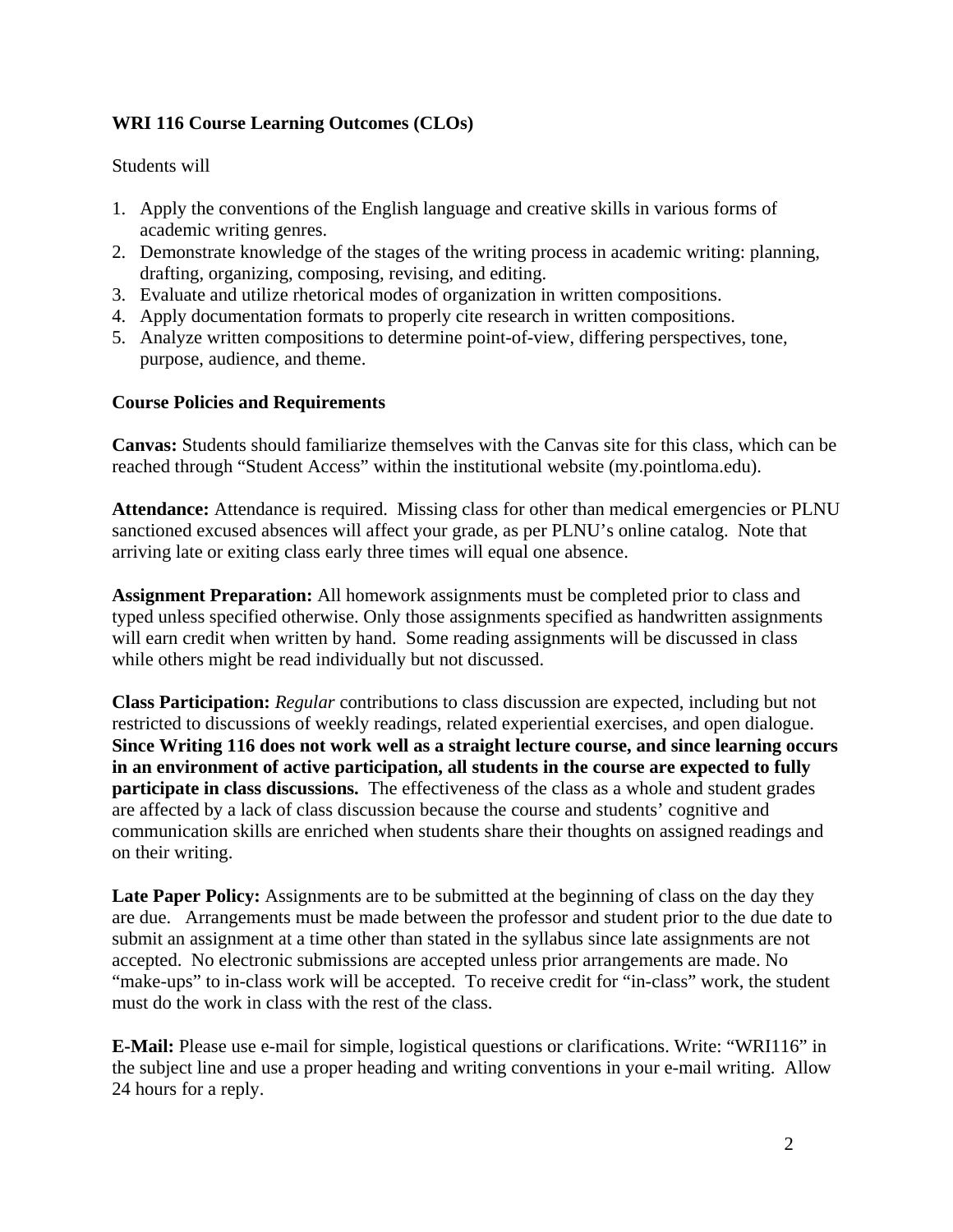**Cell phones:** Cell phones must be turned off during class and put in a bag or backpack and left there throughout the entire class session unless they are being used to complete an in-class assignment assigned by the professor. Students will be directed by the professor to put their phones away if they are taken out during class.

**Classroom Etiquette:** The classroom is a professional workplace; therefore, be sure to avoid wearing garments that cause distraction and undue attention.

**Public Discourse:** Much of the work we will do in this class is cooperative; thus, think of all your writing and speaking for and in class as public, not private, discourse. By continuing in this class, you acknowledge that your work will be viewed by others in the class.

**Inclusive Language:** Because the Literature, Journalism, and Modern Language department recognizes the power of language, all public language used in this course including written and spoken discourse will be inclusive. This standard is outlined by all major academic style guides, including MLA, APA, and Chicago, and is the norm in university-level work.

Information from the MLA Handbook: "Because good scholarship requires objectivity, careful writers of research papers avoid language that implies unsubstantiated or irrelevant generalizations about such personal qualities as age, economic class, ethnicity, sexual orientation, political or religious beliefs, race, or sex" (MLA Handbook, Sections 1.10 and 1.11, on pp. 60-63 in the  $6<sup>th</sup>$  ed.).

**Academic Accommodations:** While all students are expected to meet the minimum standards for completion of this course as established by the instructor, students with disabilities may require academic accommodations. At Point Loma Nazarene University, these students are requested to file documentation during the first two weeks of the semester with the Academic Support Center (ASC), located in the Bond Academic Center. This policy assists the University in its commitment to full compliance with Section 504 of the Rehabilitation Act and the Americans with Disabilities Act. Section 504 (a) prohibits discrimination against students with special needs and guarantees all qualified students equal access to and benefits of PLNU programs and activities. Once the student files documentation, the ASC will contact the student's instructors and provide written recommendations for reasonable and appropriate accommodations to meet the individual learning needs of the student.

**LJML Department Policy on Plagiarism:** The Department of Literature, Journalism, and Modern Languages deems intellectual and academic integrity to be critical to academic success and personal development; therefore, any unethical practice will be detrimental to the student's academic record and moral character. Students who present the work of others, which includes but is not limited to borrowing another student's work, buying a paper, or using the thoughts or ideas of others as if their own (using information in a paper without citation), commit plagiarism. Students will be held accountable for plagiarized material whether the material was plagiarized intentionally or unintentionally. Plagiarized work will result in a failing grade for the assignment and possibly for the course. In either event, a written report will be filed with the department chair and area dean. The dean will review the report and submit it to the provost and the vice president for student development. It will then be placed in the student's academic file.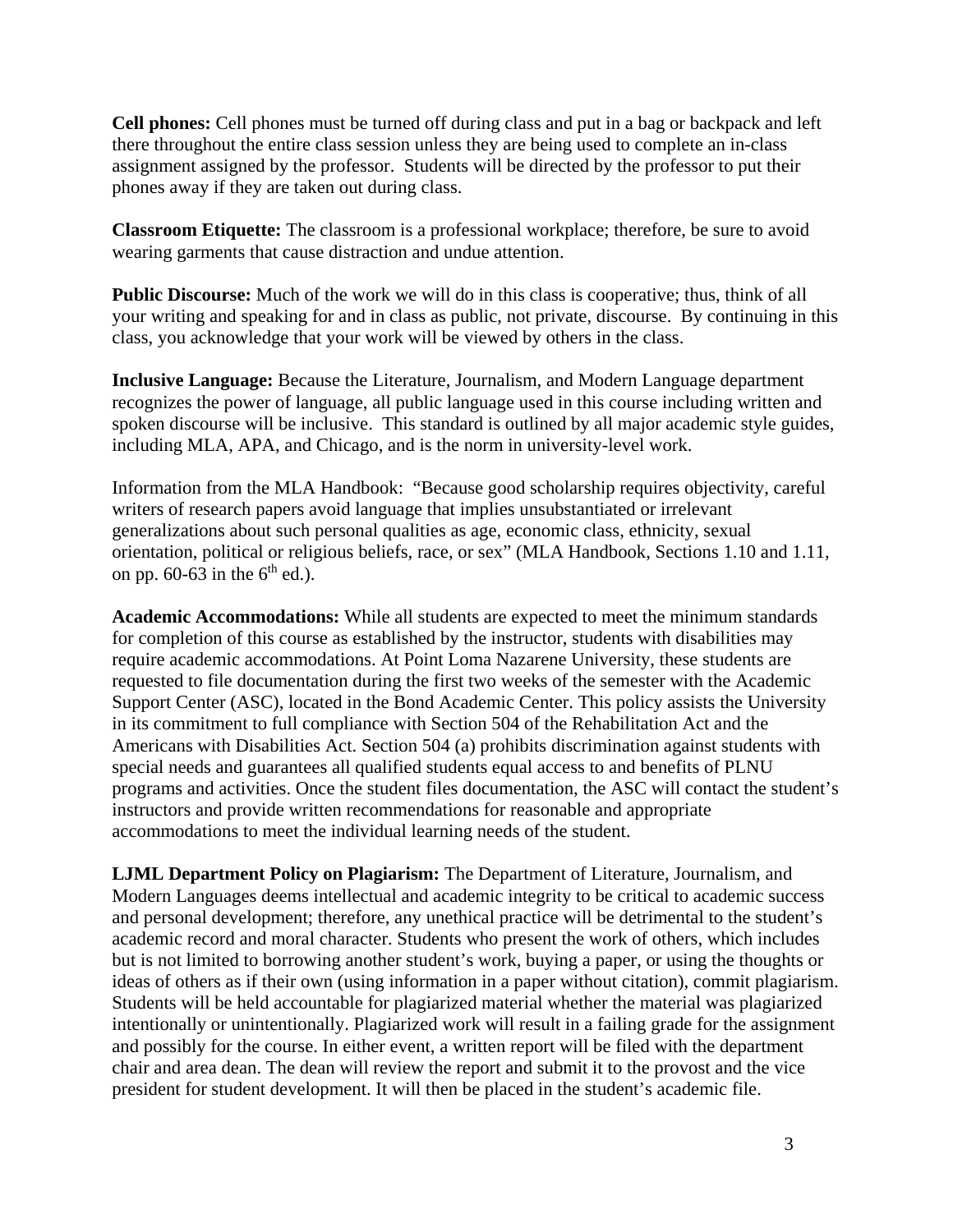**Writers' Studio:** SAT, ACT, and the first diagnostic essay scores reveal strengths and weaknesses of the writer, thinker, and communicator on the college entry level. Diagnostic exam results and the professor's discretion will determine whether or not students will benefit the most by enrolling in WRI 097, which is a writing skills tutorial, held in the Writers' Studio. Students whose scores qualify them to enroll in WRI 097 will fulfill the requirement by working on their writing skills with trained tutors in the Writers' Studio for one hour once-a-week for 10 weeks beginning the third week of the semester. They will be required to attend an introductory session to the Studio the second week of classes. During that session they will sign-up for a time to work with a writing consultant one hour a week throughout the semester. The writing assignments they work on with the consultant will be assignments assigned in this writing course. Students who work in the Studio benefit greatly from the time spent working alongside a pedagogically trained fellow writer.

The fee for the Studio, WRI 097, is \$150.00. The \$150.00 lab fee replaces a 3 unit, not-forcollege credit course that would have previously been required, costing over \$4,000.00. Failure to complete WRI 097 will result in a failing grade in WRI 116 and a re-entry into the Studio the following semester to complete 10 sessions.

## **Assignment Descriptions**

**Curriculum Requirements:** To complete this course each student must write 2 short essays and one research paper (9-11 pages) with at least 12 sources cited, journals, analysis of readings and of your own writing, in-class quick writes, read the assigned texts, and take administered quizzes.

**Paper Format**: The paper format for all papers is MLA Style, unless APA is agreed upon. Submit assignments typed and printed in black ink on white 8.5x11 paper. Use 12-point Times New Roman font, and 1" margins all around the page. Do not include title pages but do include page numbers. Use *The St. Martin's Handbook*, the MLA website, or a current MLA style guide for style, grammar, format and citation questions. And be sure to keep a hard copy or an electronic backup of everything submitted to the professor. Also, **before** coming to class, please **staple** together the papers being submitted.

**In-class quizzes** evaluate students' skills at analyzing, identifying, and correcting editorial issues in text as well as identifying and creating various phrase and sentence structures. Quizzes also evaluate students' comprehension of course content.

**In-class activity** assignments are often opportunities for students to respond to or apply information from a particular assigned reading. A writing component will almost always be a part of these activities. Grammar and usage days include short practice sessions and discussion on concept and/or skill areas.

**Quick write assignments** are written in class. If it is in response to a reading, do not merely summarize the text. Formal, finished essays are not expected to be written in the 5-10 minute writing sessions, although good editing is expected to be used to the degree possible within the time limit.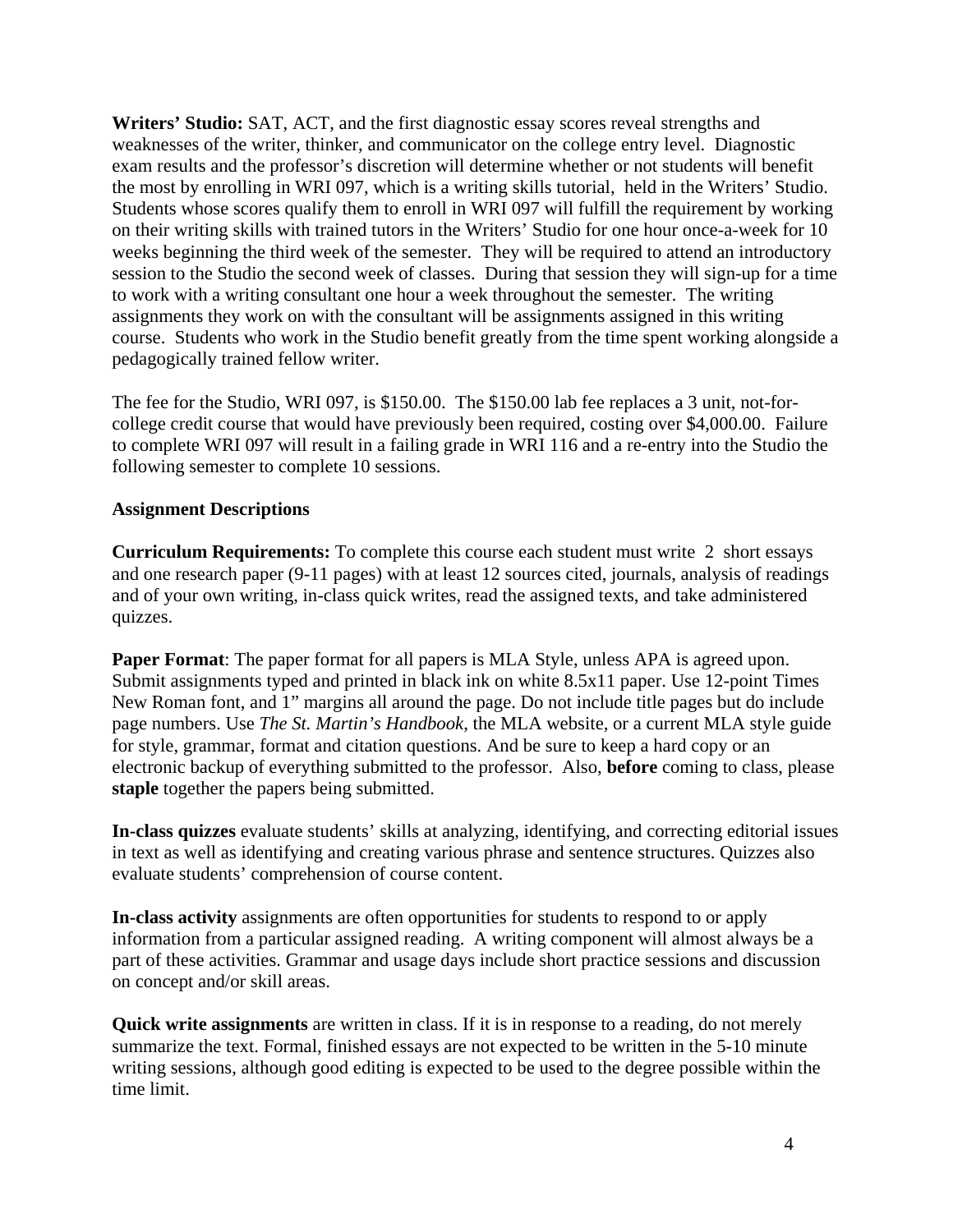**Research Paper Overview:** The intention for the research paper is to write an engaging, lively, persuasive text that tests theoretical boundaries, takes a calculated risk, and makes an argument based on substantiated evidence. In order to accomplish these writing goals, the writer must make warranted and qualified statements based on appropriate grounding, include backing by valid authorities on both sides of the argument, and link assertions logically and coherently. A Research Paper Checklist will be distributed that will list the items required to be handed in with the final research manuscript.

**Research Journal:** The purpose of the journal is to provide a place for the researcher to think through source content, synthesize it to find the meaning in it, and consider the ways the content is answering their research question and supporting their main claim. See *TCR* p. 132. State the research question at the top of the page followed by the main claim. Identify the source(s), write the Rapid Summary for one minute and the Narrative of Thought for six minutes. These are due on specific Thursdays.

**Conference sessions** are a required component of the course. In order to participate, sign up for the conferences by way of sign-up sheets circulated in class or posted on the professor's office door, show up on time for your conference session, and be ready to provide items requested.

**Audience Response (Peer reviews/peer edits**) gives readers opportunities to analyze and respond to writing and to practice their feedback-giving skills, which also helps to develop their critical thinking and writing skills as a reader. It also gives writers an opportunity to receive constructive audience feedback and consider their audience as they revise their manuscripts. This review may need to be completed out of class.

Thoughtful self-assessment and peer reviews of manuscripts are important to the writer's success and to his/her classmates' success. The process of asking honest questions about the meaning and intentions of the fellow writer develops inside the reader a new awareness of what it takes to communicate effectively in writing.

# **Author's Reflection:**

Answer the following questions and submit your response with your final draft of each paper.

- 1. What is the strongest aspect of your final draft and why?
- 2. What is your favorite part about your draft or about the subject you chose to write?
- 3. What aspect of writing the draft did you struggle with the most?
- 4. What can you do to avoid encountering this type of struggle the next time you write an essay?
- 5. What part of your writing process did you find to be most helpful? (readings, in class write, outline, audience response, other)
- 6. Describe what you did to rewrite and revise your paper after the audience response.
- 7. What part of your writing process did you find to be the least helpful (aside from the audience response if you considered it to not be helpful)?
- 8. What new insight came to you about writing or about yourself as a writer as you were writing and revising? (Continued on p. 6.)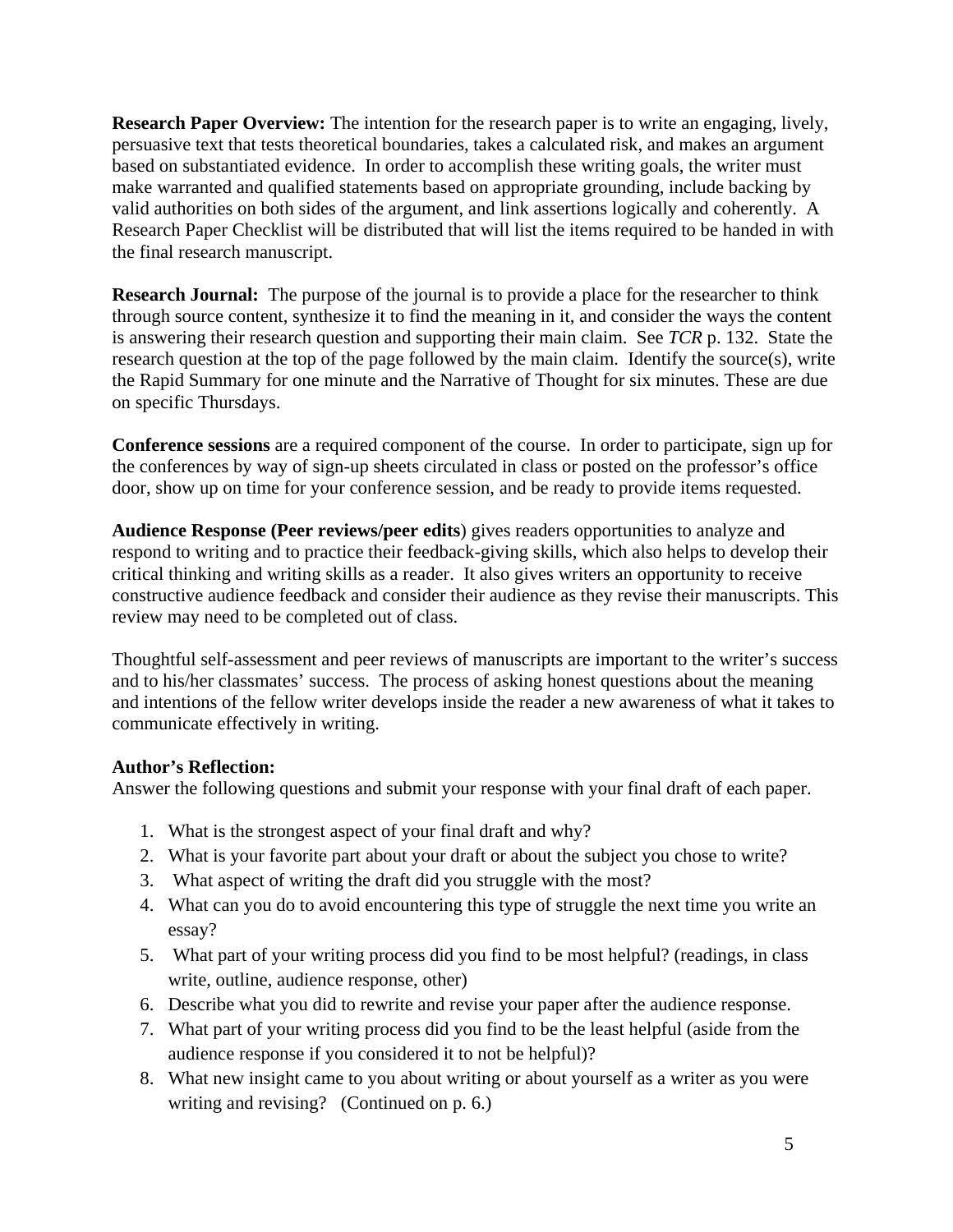- 9. What did your audience (the person who read and responded to your draft in class) help you see in your paper that you hadn't seen before? Please explain.
- 10. How did your responding to another writer's draft help you think about your own draft in a way you hadn't thought about it before the session? Please explain.

**Final Examination:** The published time for the final examination is one of the considerations when enrolling for a course. Students are expected to arrange their personal affairs to fit the examination schedule: **Monday, May 1, 1:00-4:30**

## *Assignments:*

Essay 1 – Jan. 13 -- Diagnostic (1000-1600 words written in class) Essay  $2 -$  Argument of your choice (4-5 pages) Essay 3 – Mini draft (6-7 pages) of Vocation paper Research Paper (9-11 pages, not including Works Cited) – April 13 Response to Essay 4 – May 2 Exit Exam, 4:30-7:00

# **Evaluation of Papers**

The following questions will be considered when papers are evaluated and graded. All questions may not be relevant to each assignment.

- Does the paper respond to the various parts of the prompt?
- Does the paper make an argument?
- Is the claim clear and plausible? Is it stated and contextualized effectively?
- Is there sufficient and relevant evidence to ground the claim?
- Does the paper effectively select and use material from the course readings to support and validate the analysis? Does it summarize, paraphrase, and quote ethically and effectively?
- Does the paper use all relevant details from the readings both to support the claim and to provide a context for the case being made? Does it ignore material that should be taken into account?
- Does the paper demonstrate an awareness of how the argument being proposed fits into the larger set of claims made about the topic in our course readings?
- Does the paper work through the complexities of the material (as opposed to oversimplifying or over-generalizing)?
- Is the paper well organized?
- Does it cite material from the sources using MLA documentation style?
- Are there sentence structure problems or grammatical errors that interfere with the meaning?

# **Evaluation Standards**

• An "A" essay demonstrates excellent work. It has something to say and says it well. It develops its argument clearly and consistently, demonstrating a complex understanding of the assignment and does so using varied sentence structure. It often rises above other essays with particular instances of creative or analytical sophistication. The focus is clear, fully supported, and fully developed. There may be only minor and/or occasional grammatical errors.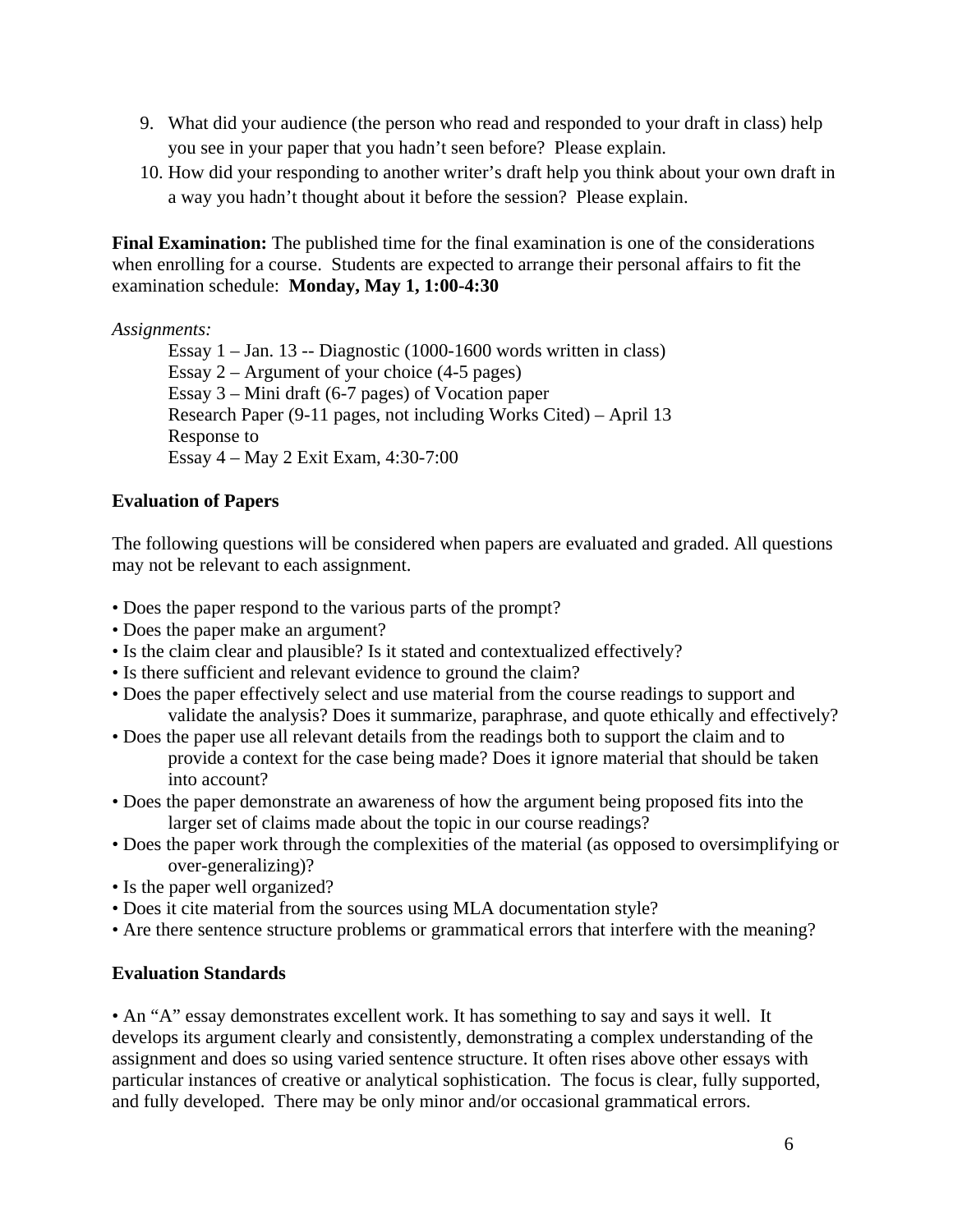• A "B" essay demonstrates good work. It establishes a clear claim and pursues it consistently, demonstrating a good understanding of the assignment. The focus might contain a lack of support or development but no such that the credibility of the argument is diminished. There may be some mechanical difficulties, but not so many as to impair the clear development of the main argument or disrupt the reading. While a "B" essay is in many ways successful, it lacks the originality and/or sophistication of an "A" essay.

• A "C" essay demonstrates adequate work. It establishes an adequate grasp of the assignment and argues a central claim. In addition, the argument may rely on unsupported generalizations or insufficiently developed ideas. It may also contain grammatical errors that disrupt the reading and meaning.

• Work that earns a grade of "D" or "F" is often characterized by the following problems: it fails to demonstrate an adequate understanding of the assignment; it fails to articulate an adequate argument; and/or it contains significant grammatical problems that consistently disrupt the reading and meaning.

## **Grading Approximations**

| Approx.Points | Description                                   | Approx. Percentages             |
|---------------|-----------------------------------------------|---------------------------------|
| 50            | In class activities and participation         | 30% Essays                      |
| 100           | Quizzes                                       | 40% Research process and paper  |
| 100           | Essay 2 (4-5 page documented)                 | 5% Response to <i>Mountains</i> |
| 50            | Essay $3(6-7)$ page mini-draft)               | 15% Quizzes and participation   |
| 100           | <b>Research Process</b>                       | 10% Final                       |
| 200           | Research Paper (9-11 pages)                   |                                 |
| 20            | Presentations                                 |                                 |
| 50            | <b>Response to Mountains Beyond Mountains</b> |                                 |
| 100           | Essay 5 Final exam                            |                                 |

Approx. Total Points: 900

#### **Grading Scale**

| 93-100  | A     | 78-79     | $C+$  |
|---------|-------|-----------|-------|
| $90-92$ | $A -$ | 73-77     | C     |
| 88-89   | $B+$  | 70-72     | $C$ - |
| 83-87   | B     | 68-69     | D+    |
| 80-82   | $B -$ | 63-67     | D     |
|         |       | $60 - 62$ | D-    |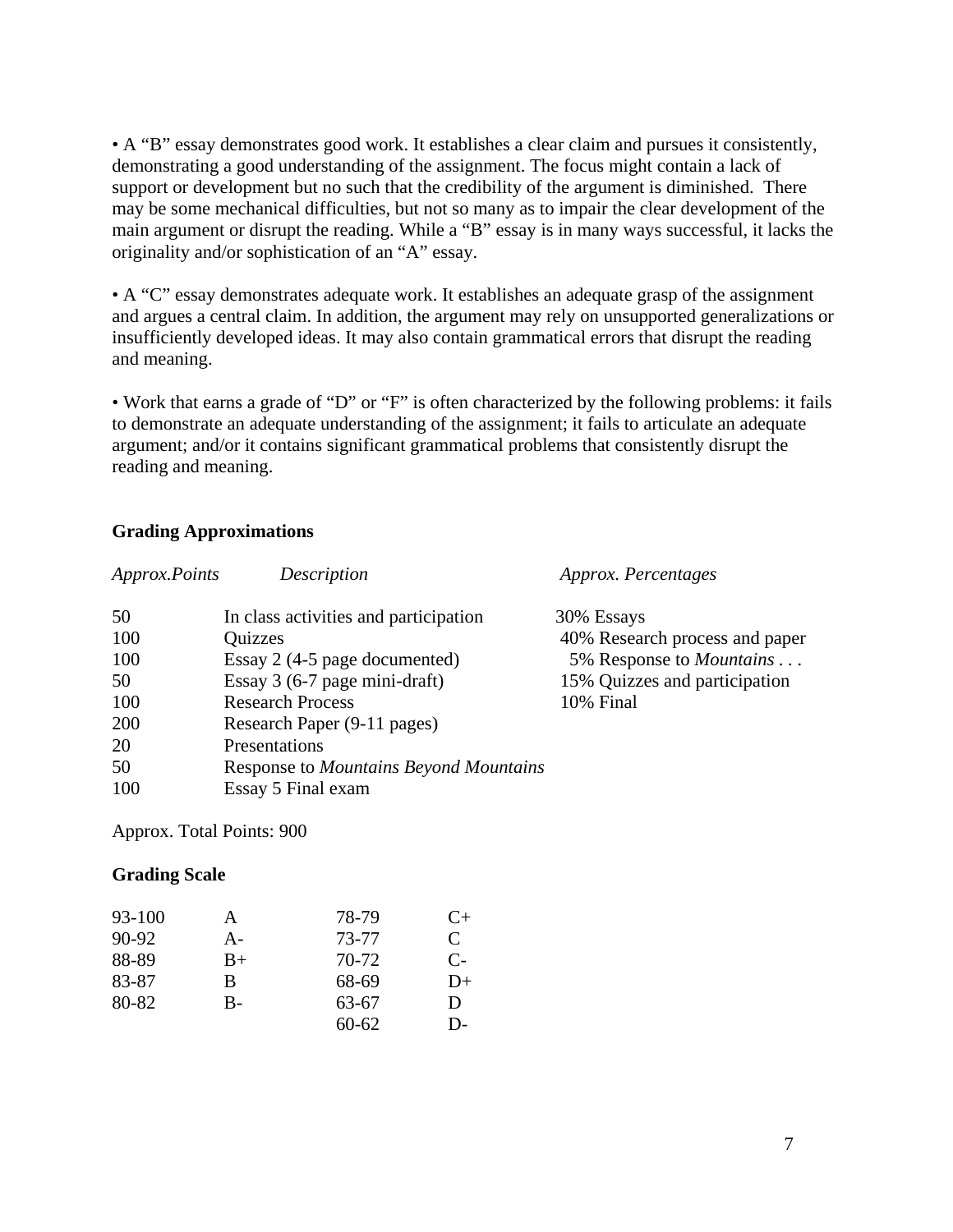# **Course Schedule**

| Subject to Change |                                                                                         |  |  |  |
|-------------------|-----------------------------------------------------------------------------------------|--|--|--|
| <b>Date</b>       | Assignments                                                                             |  |  |  |
|                   | Week 1                                                                                  |  |  |  |
| 1/12              | R Introduction to class and long-term project                                           |  |  |  |
|                   | Week 2                                                                                  |  |  |  |
| 1/17              | T Study: SMH Ch. 1, 2a-2e, and 5a-5c to prepare to write Essay 1                        |  |  |  |
|                   | <b>Essay 1</b> (diagnostic/assessment) hand-written in-class                            |  |  |  |
| 1/19              | R Study: TCR Ch. 1; introduce college writing and research; Review Essay 1              |  |  |  |
|                   | <b>Due:</b> a typed one to two page formal letter to Prof. Pate describing your writing |  |  |  |
|                   | experiences, your major and what you hope to do after you obtain your degree, what      |  |  |  |
|                   | you hope to gain from this course, how you will invest in it, and what you want me to   |  |  |  |
|                   | know about you.<br>Begin to study TCR Ch. 2. It is a long chapter.                      |  |  |  |
|                   | Week 3                                                                                  |  |  |  |
| 1/24              | T Study: TCR Ch. 2; discuss research writing, research question, research proposal      |  |  |  |
| 1/26              | R Study: TCR Ch. 3 and SMH Ch. 12; note card practicum                                  |  |  |  |
|                   | Due: Research Question and Preliminary Research Topic Proposal 1.4                      |  |  |  |
|                   | Week 4:                                                                                 |  |  |  |
| 1/31              | T <i>SMH</i> Ch. 13 and 14; Works Consulted practicum                                   |  |  |  |
| 2/1               | R Study: SMH Ch. 15 and pp. 55-56, 253, 356-57; outline practicum                       |  |  |  |
|                   | Week 5:                                                                                 |  |  |  |
| 2/7               | T Study TCR Ch. 3; Meet in Library                                                      |  |  |  |
| 2/9               | R Meet in Library; Due: Library Worksheet submitted to Canvas by midnight               |  |  |  |
|                   | Week 6:                                                                                 |  |  |  |
| 2/14              | T Due: Works Consulted (min. 10 sources) and 20 note cards (notes taken from            |  |  |  |
|                   | journals and books with only 4 cards containing quotes);                                |  |  |  |
| 2/16              | Study: TCR Ch. 4 and SMH Ch. 8; outline practicum                                       |  |  |  |
|                   | R Study: SMH Ch. 9; Due: Formal outline for Making a Case Essay and Research            |  |  |  |
|                   | Journal; analyze student essay                                                          |  |  |  |
|                   | Week 7: Writer's Symposium Week - Attend Kidder session 2/23                            |  |  |  |
| 2/21              | T Due: Outline Returned; Study: TCR Ch. 5                                               |  |  |  |
| 2/23              | R Due: Making a Case Essay; Read: Mountains Beyond Mountains and attend                 |  |  |  |
|                   | Kidder session                                                                          |  |  |  |
|                   | Week 8:                                                                                 |  |  |  |
| 2/28              | T Read: SMH 36 and 37; Due: 30 new note cards in standard form: 5 journal articles      |  |  |  |
|                   | and 2 books. Five cards only with quotes; outline practicum                             |  |  |  |
| 3/2               | R Due: Opposition Paper Outline and Research Journal; outline audience response         |  |  |  |
|                   | Spring Break 3/6-3/10                                                                   |  |  |  |
|                   |                                                                                         |  |  |  |